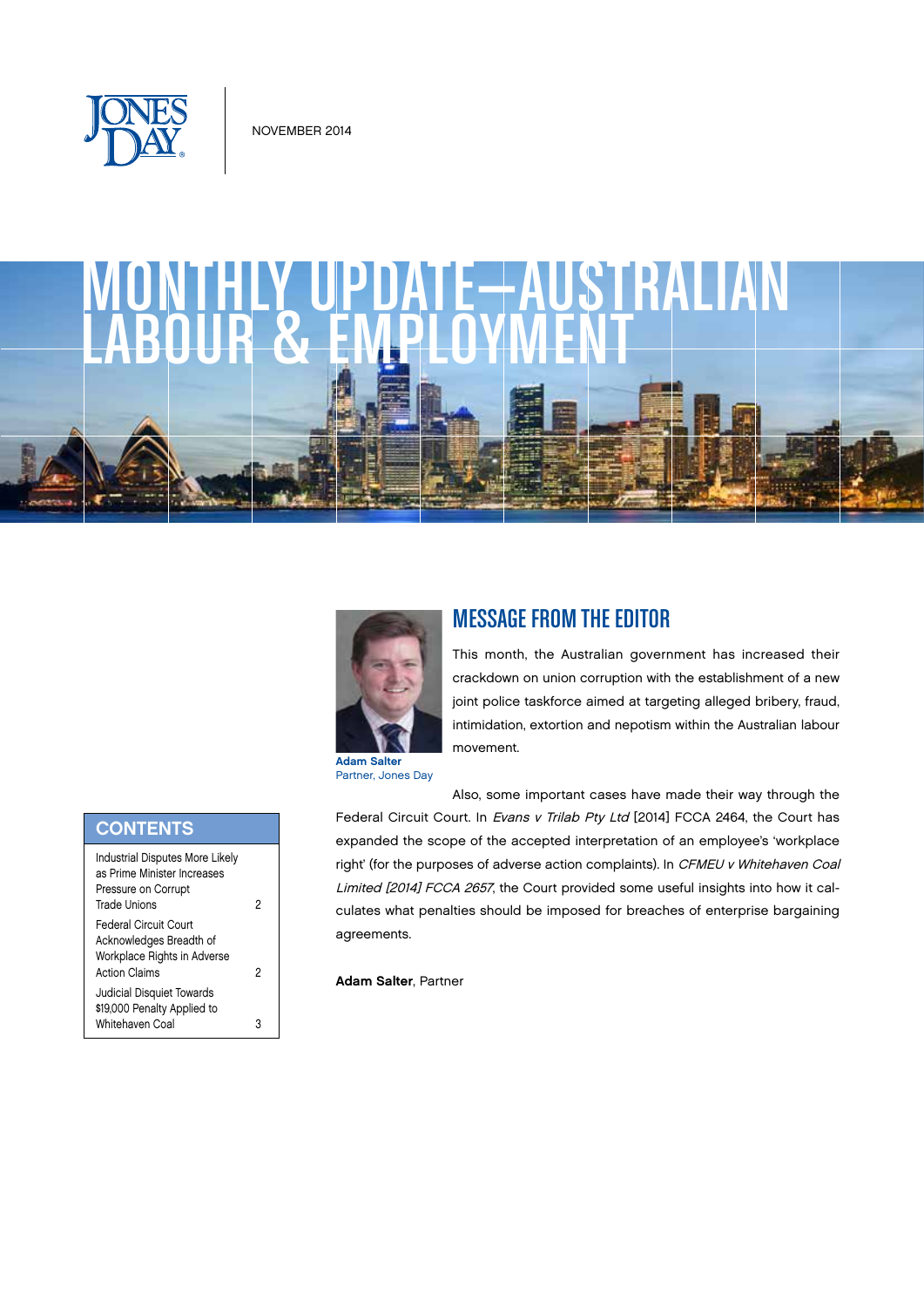# <span id="page-1-0"></span>IN THE PIPELINE—HIGHLIGHTING CHANGES OF INTEREST TO EMPLOYERS IN AUSTRALIA

## INDUSTRIAL DISPUTES MORE LIKELY AS PRIME MINISTER INCREASES PRESSURE ON CORRUPT TRADE UNIONS

The tradition of new Australian federal governments making widespread legislative changes to labour law upon winning power seemed to have been broken in 2013: the newly elected Prime Minister Tony Abbott had already declared that the labour policies of the previous Liberal government were "dead, buried and cremated" and that he would not enact major reforms to employment law before 2016. Since that time, as promised, there has been no wholesale revision of Australian labour law. Employees and employers have enjoyed a welcome period of stability in labour relations.

That period of stability may now be coming to an end: as readers will be aware, the Abbott government established a Royal Commission (an investigative body with wide powers to seize documents and compel testimony) into trade union governance in March 2014. Since then, the Royal Commission has heard testimony that officials of certain trade unions have engaged in bribery, fraud, intimidation, extortion and nepotism. The Assistant Commission of Victoria Police claimed that individual union officials were engaging in serious criminal conduct, and organised crime figures were committing criminal offences on behalf of certain officials. The allegations have been unquestionably embarrassing to the labour movement, which is currently experiencing its lowest ever levels of private sector workforce penetration.

Now, the Prime Minister has announced a further development that may further destabilise certain parts of the union movement: a new joint taskforce will be formed from officers of the Australian Federal Police and Victoria Police to investigate violence and corruption within the construction industry. Unlike the Royal Commission, the taskforce will have the power to arrest suspects and prepare criminal cases to be brought by prosecutors. It seems that if Mr Abbott does not intend to change the law around labour relations and unions, he at least intends to ensure they abide by the existing laws.

In the long term, identification and prosecution of criminal activity within unions should benefit employers, honest officials and employees alike. But in the short term, the joint

police taskforce may increase the likelihood of labour disputes in already volatile construction sector and even spill over into other heavily unionised sectors like extractives and logistics. Companies operating in those sectors should review their crisis management plans and anticipate that negotiating with trade unions over enterprise agreements or redundancies may be even more sensitive than ever before.

# HOT OFF THE BENCH—DECISIONS OF INTEREST FROM THE AUSTRALIAN COURTS

### **N** FEDERAL CIRCUIT COURT ACKNOWLEDGES BREADTH OF WORKPLACE RIGHTS IN ADVERSE ACTION CLAIMS

In Evans v Trilab Pty Ltd [2014] FCCA 2464, Judge Lucev held that an adverse action claim can be based on the exercise of rights that do not arise from statutory, regulatory or contractual provisions and are only indirectly connected to employment.

Hayden Evans (Evans) managed a soil testing laboratory for Trilab Pty Ltd (Trilab). Trilab and Evans differed on the appropriate method to test soil. Evans believed that the firm's preferred method did not comply with Australian standards. He propagated that belief among his staff. Evans raised the matter with his superiors on numerous occasions. Trilab declined to use Evans's preferred method, and the chairman of the board directed Evans to abandon the issue. Four days after the direction, the chairman dismissed Evans on the basis of his performance review and his intransigence on the testing issue.

Feeling aggrieved, Evans claimed that he had been dismissed for exercising his workplace right to make a complaint or inquiry under s 341(1)(c)(ii) of the Fair Work Act 2009 (Cth) (Act). Trilab sought summary dismissal of Evans's claim for the reasons that the complaint could not be characterized as an employment complaint under the Act. Judge Lucev disagreed, considering that a right need not arise from statute, regulation or contract and the complaint need be only indirectly related to the employee's terms and conditions of employment. His Honour concluded that Evans's conduct had the capacity to be described as a complaint that bore upon his employment. Judge Lucev therefore refused to dismiss the claim.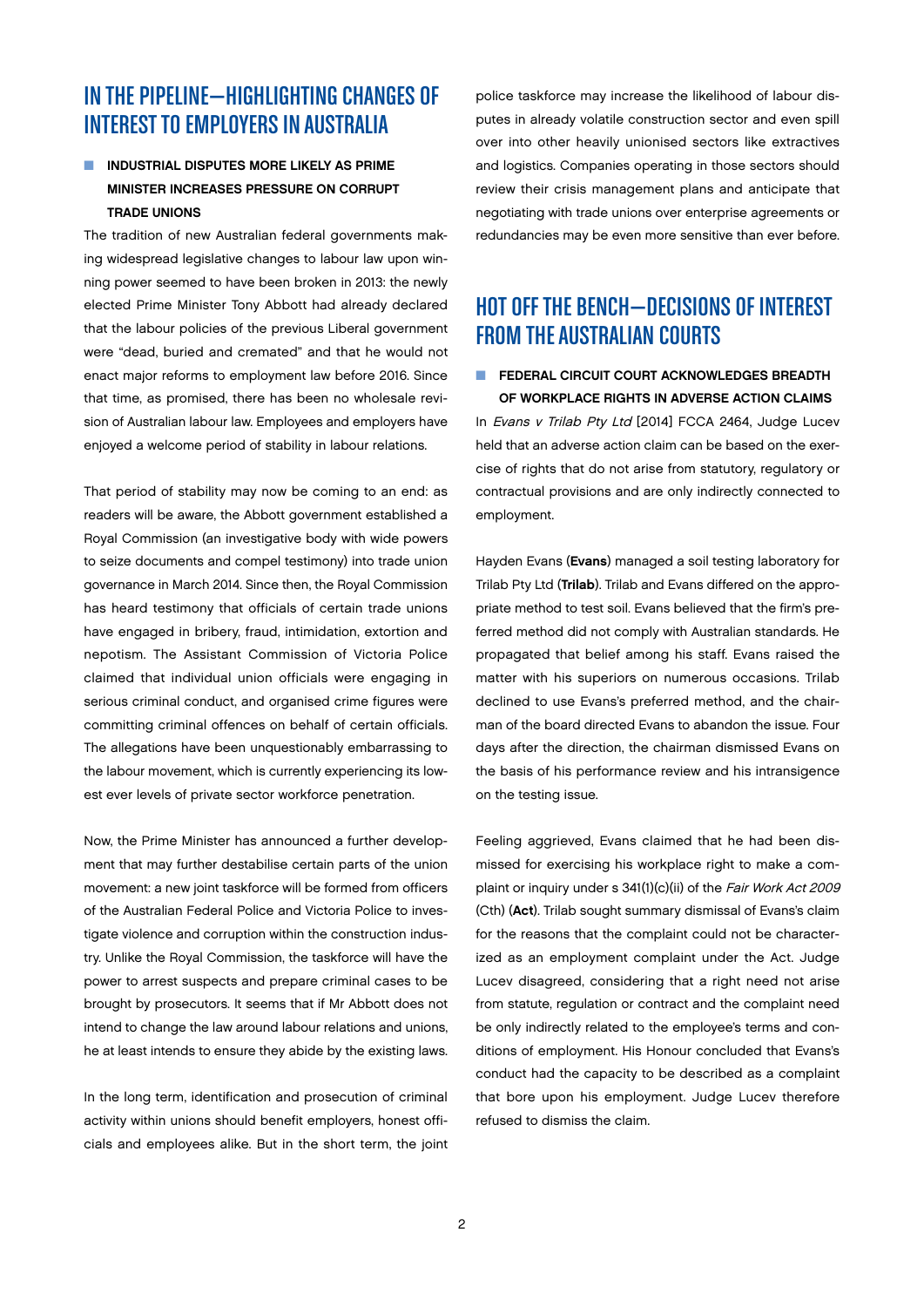#### <span id="page-2-0"></span>Lessons for Employers

Evans stands for only the proposition that a complaint regarding standards can be characterized as a complaint in relation to a workplace right. Even so, employers should take away three points. The first is that courts are starting to take a liberal view of whether a complaint is connected to employment. For this reason, employers should carefully document their responses to complaints and should never dismiss them out of hand. If it is necessary to dismiss an employee shortly after he or she has made a complaint, the reasons for the dismissal should be carefully given in writing (and the employer should be sure that it has investigated and addressed the complaint).

### **N** JUDICIAL DISQUIET TOWARDS \$19,000 PENALTY APPLIED TO WHITEHAVEN COAL

Judge Emmett of the Federal Circuit Court has approved a \$19,000 penalty to be applied to Whitehaven Coal (Whitehaven) pursuant to the Act after it breached an enterprise bargaining agreement (EBA) in the course of closing one of its mines. Judge Emmett expressed concern that the penalty could be 'manifestly excessive'.

Whitehaven and the CFMEU had three EBAs, one for each of its mines in northwestern New South Wales. Two of the agreements required Whitehaven to notify employees when a definite decision had been made to introduce a workplace change. The third agreement was more generous, conferring upon the employees a right to be consulted regarding the changes and giving them the right to representation in those consultations.

Whitehaven resolved to reduce its operations at its mines in northwestern New South Wales. It had foreshadowed this in negotiations with the CFMEU in February 2013. One month later, Whitehaven announced it would reduce its operations by making redundant certain positions in all three of its mines and effected those redundancies on the same day. In doing so, Whitehaven had failed to consult its employees governed by the third agreement. The CFMEU commenced proceedings against Whitehaven, but the dispute was resolved by agreement: Whitehaven would pay \$19,000 to the CFMEU—40% of the maximum penalty under the Fair Work Act 2009 (Cth). Judge Emmett approved the settlement but considered that it may be considered manifestly excessive. The reason for this conclusion was that Whitehaven had

never before breached an EBA; it had conceded liability and co-operated in making a joint submission to the court.

#### Lessons for Employers

Employers can take two points away from the approval of this penalty. The first is that employers should not capitulate readily to union demands in negotiations. Courts are willing to take a balanced view of employers' breaches of EBAs and the Act. Employers should not take to heart warnings by unions that their conduct will be viewed dimly by the courts. Equally, employers should carefully review EBAs and employment contracts before acting on any decision affecting employees.

## ACKNOWLEDGMENTS

Thanks to associates Michael Whitbread, Viv Jones and Andrew Berriman for their assistance in the preparation of this Update.

## **OUESTIONS**

If you have any questions arising out of the contents of this Update, please do not hesitate to contact [Adam](http://www.jonesday.com/asalter/) [Salter,](http://www.jonesday.com/asalter/) Partner. Adam can be contacted by email at [asalter@](mailto:asalter%40jonesday.com?subject=Monthly%20Update%20-%20Australian%20Labour%20%26%20Employment%20Question) [jonesday.com](mailto:asalter%40jonesday.com?subject=Monthly%20Update%20-%20Australian%20Labour%20%26%20Employment%20Question) or by phone on +612 8272 0514.

## **UNSUBSCRIBE**

If you no longer wish to receive the Monthly Update-Australian Labour & Employment, please send an email to [asalter@jonesday.com](mailto:asalter%40jonesday.com?subject=UNSUBSCRIBE) with the subject UNSUBSCRIBE.